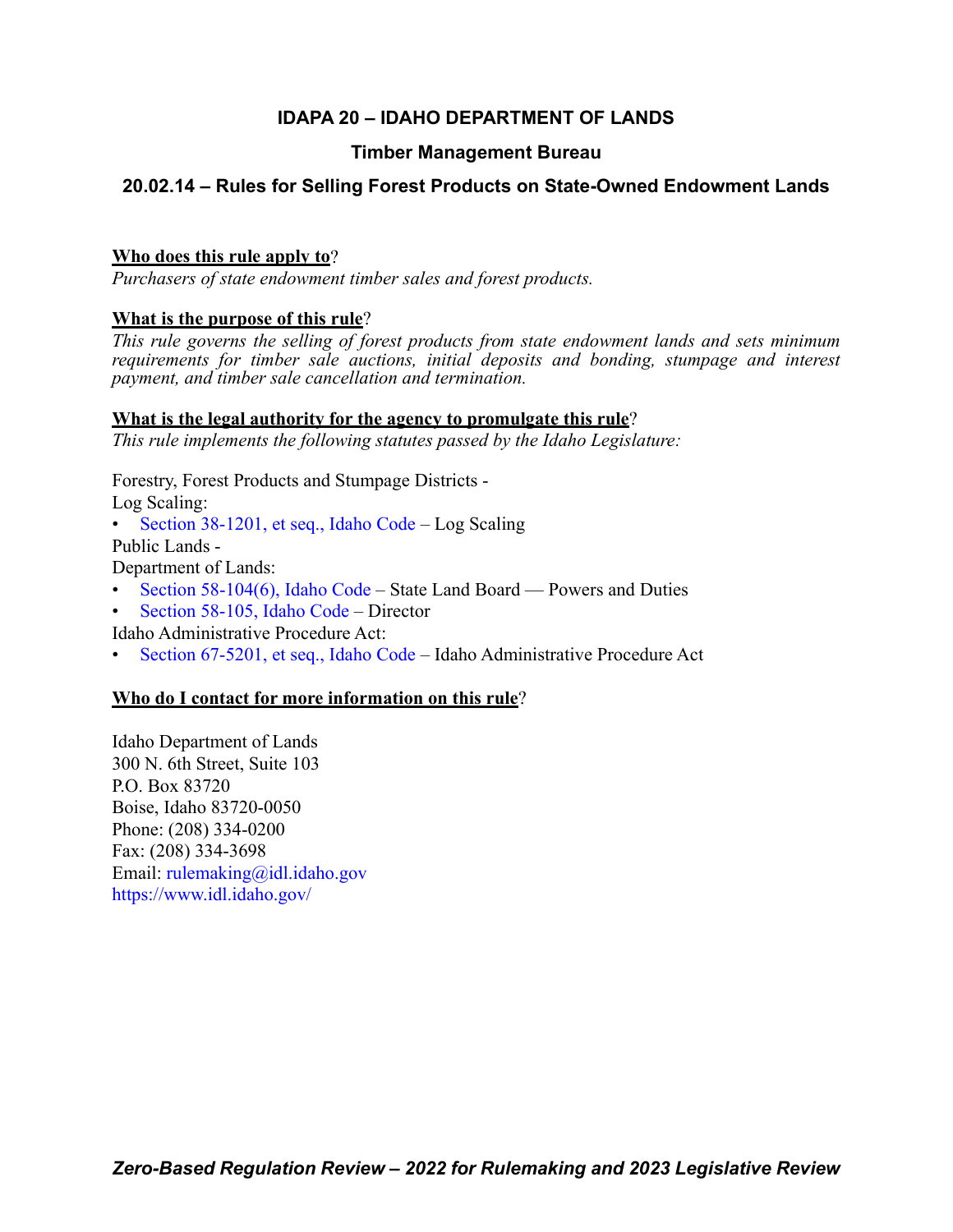# **Table of Contents**

| 20.02.14 – Rules for Selling Forest Products on State-Owned Endowment Lands |  |  |
|-----------------------------------------------------------------------------|--|--|
|                                                                             |  |  |
|                                                                             |  |  |
|                                                                             |  |  |
|                                                                             |  |  |
|                                                                             |  |  |
|                                                                             |  |  |
|                                                                             |  |  |
|                                                                             |  |  |
|                                                                             |  |  |
|                                                                             |  |  |
|                                                                             |  |  |
|                                                                             |  |  |
|                                                                             |  |  |
|                                                                             |  |  |
|                                                                             |  |  |
|                                                                             |  |  |
|                                                                             |  |  |
|                                                                             |  |  |
|                                                                             |  |  |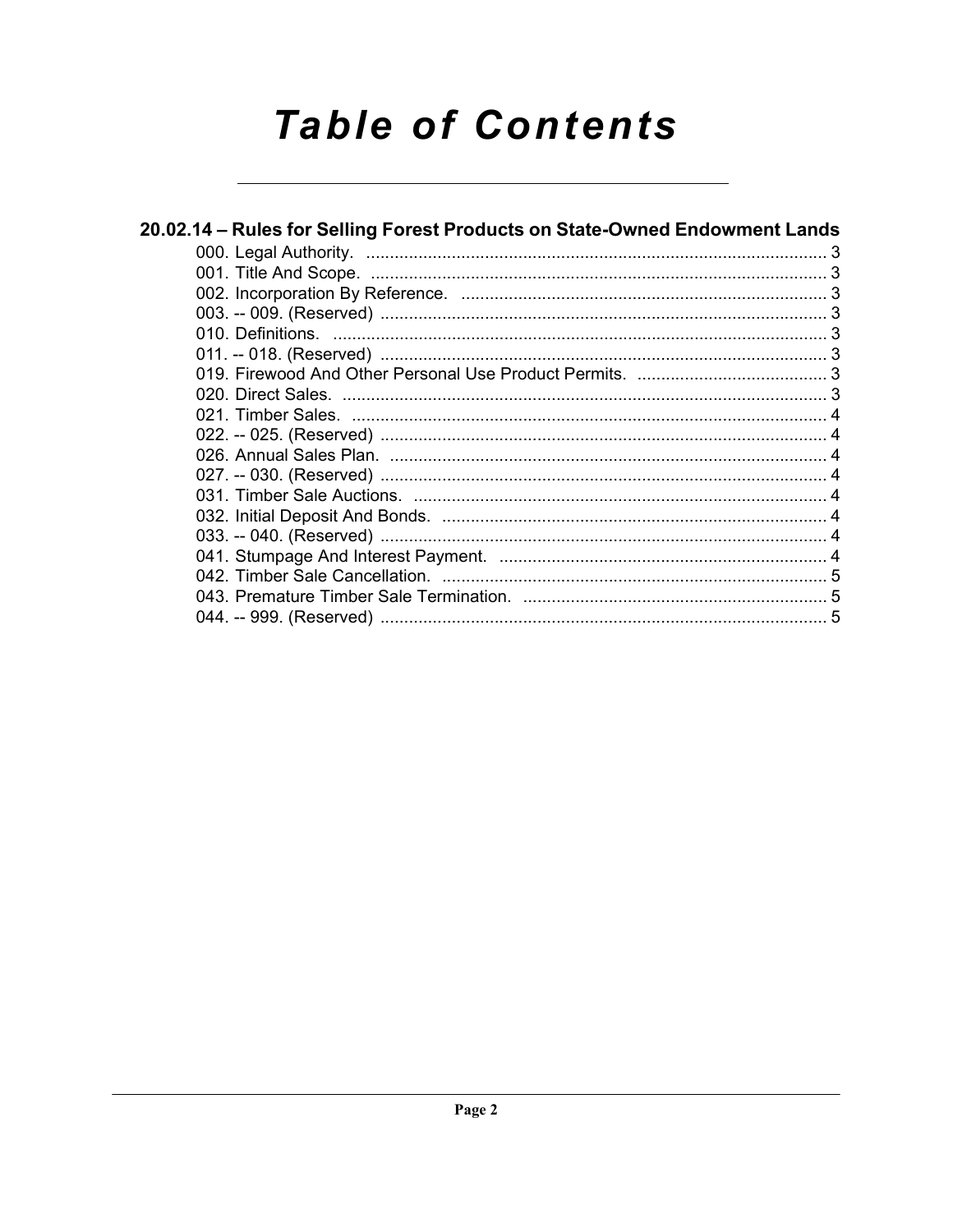#### <span id="page-2-0"></span>**20.02.14 – RULES FOR SELLING FOREST PRODUCTS ON STATE-OWNED ENDOWMENT LANDS**

#### <span id="page-2-1"></span>**000. LEGAL AUTHORITY.**

This chapter is adopted under the legal authority of Sections 38-1201, et seq.; 58-104(6); 58-105; 67-5201, et seq.; Idaho Code. (3-18-22)

#### <span id="page-2-2"></span>**001. TITLE AND SCOPE.**

**01.** Title. These rules are titled IDAPA 20.02.14 "Rules for Selling Forest Products on State-Owned ent Lands." (3-18-22) Endowment Lands."

**02. Scope**. These rules govern the selling of forest products from state endowment lands. (3-18-22)

#### <span id="page-2-3"></span>**002. INCORPORATION BY REFERENCE.**

The following document is incorporated by reference into these rules: American National Standard Institute, 05.1, 2002 Edition, published by the Alliance for Telecommunication Industry Solutions and available to purchase on the Internet at<http://www.atis.org>. (3-18-22)

#### <span id="page-2-4"></span>**003. -- 009. (RESERVED)**

#### <span id="page-2-5"></span>**010. DEFINITIONS.**

| - 01. | <b>Board.</b> The Idaho State Board of Land Commissioners.                    | $(3-18-22)$ |
|-------|-------------------------------------------------------------------------------|-------------|
| - 02. | <b>Contract.</b> Timber sale contract in a form prescribed by the Department. | $(3-18-22)$ |

**03. Department**. The Idaho Department of Lands. (3-18-22)

**04. Development Credits**. A stumpage credit received by the purchaser for the construction or reconstruction of roads, bridges, or other permanent improvements. (3-18-22)

**05. Director**. The director of the Idaho Department of Lands or his authorized representative. (3-18-22)

**06. Forest Products**. Marketable forest materials. (3-18-22)

**07.** Net Appraised Value. The minimum estimated sale value of the forest products after deducting the nent credit. (3-18-22) development credit.

**08.** Net Sale Value. The final sale bid value of the forest products after deducting the development (3-18-22) credit.  $(3-\bar{1}8-22)$ 

**09. Purchaser**. A successful bidder for forest products from a state sale who has executed a timber sale  $\frac{3-18-22}{2}$ 

**10. Roads**. Forest access roads used for the transportation of forest products. (3-18-22)

#### <span id="page-2-6"></span>**011. -- 018. (RESERVED)**

#### <span id="page-2-7"></span>**019. FIREWOOD AND OTHER PERSONAL USE PRODUCT PERMITS.**

Forest product permits for personal use will be sold on a charge basis. The Director will determine permit rates and maximum permit values. (3-18-22)

#### <span id="page-2-8"></span>**020. DIRECT SALES.**

The sale of forest products without advertisement may be authorized by the Director if the net appraised value does not exceed the maximum value established by the Board. This type of sale is to be used to harvest isolated or by-passed parcels of timber of insufficient value and volume to justify a timber sale (refer to Section 021). The direct sale will not be used when two (2) or more potential purchasers may be interested in bidding on the forest products offered for sale. The initial duration of a direct sale is six (6) months with a provision for one six (6) month extension. The purchaser must furnish an acceptable performance bond in the amount of thirty percent (30%) of the sale value with a minimum bond of one hundred dollars (\$100). Advance payment will be required and all sales will be on a lump sum  $basis.$  (3-18-22)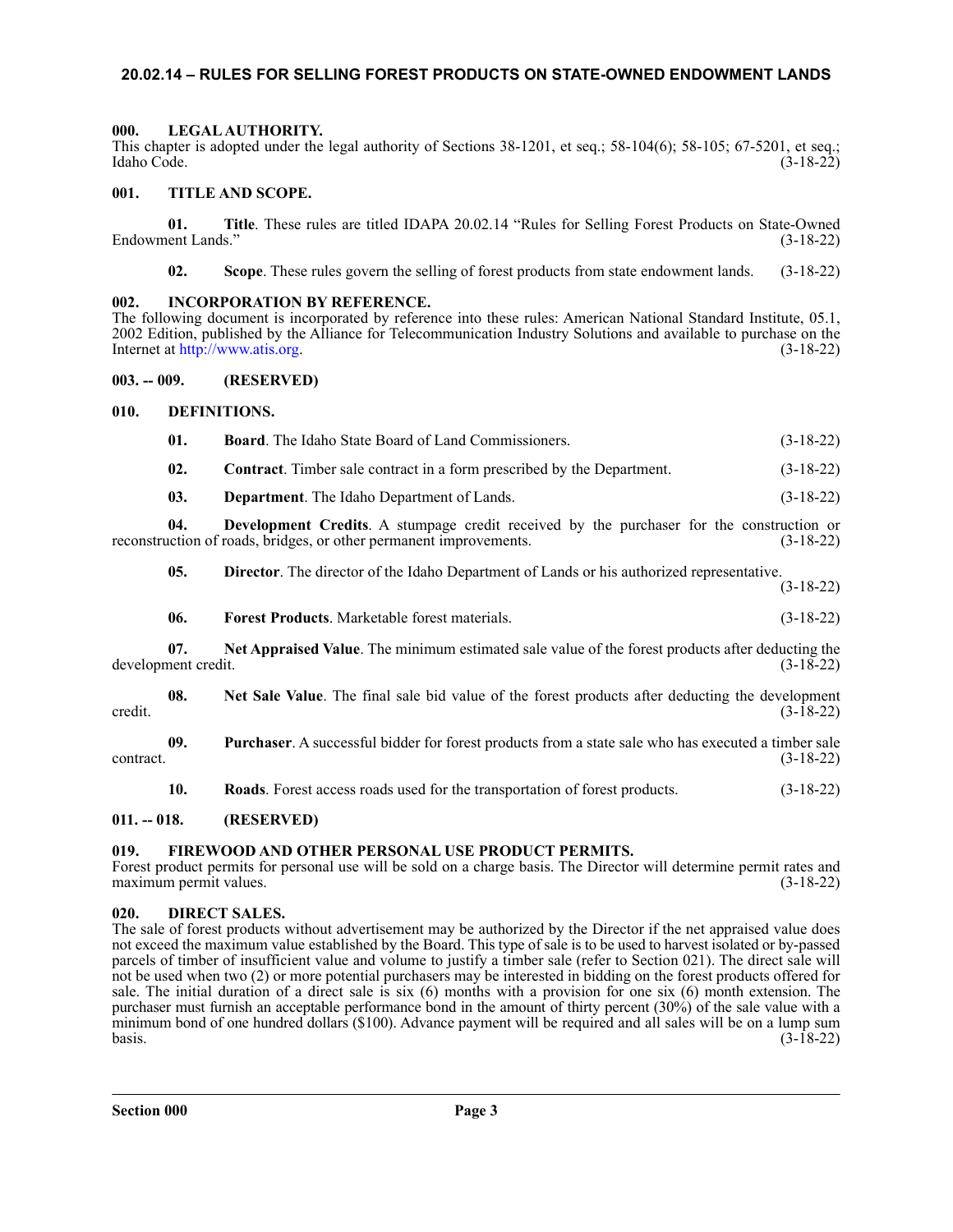#### <span id="page-3-0"></span>**021. TIMBER SALES.**

Timber sales exceed the net appraised value or volume for direct sales established by the Board. (3-18-22)

#### <span id="page-3-1"></span>**022. -- 025. (RESERVED)**

#### <span id="page-3-2"></span>**026. ANNUAL SALES PLAN.**

The Department will prepare an annual sales plan which will describe the timber sales to be offered for sale during the forthcoming fiscal year. The plan will be based on recommended annual harvest volumes utilizing inventory data, local stand conditions, special management problems, and economic factors. The plan will be presented to the Board for approval annually and upon approval made available to all interested parties. The plan may be altered to respond to changing market conditions or to expedite the sale of damaged or insect-infested forest products. (3-18-22)

#### <span id="page-3-3"></span>**027. -- 030. (RESERVED)**

#### <span id="page-3-4"></span>**031. TIMBER SALE AUCTIONS.**

| 01. | <b>Requirements.</b> Timber and Delivered Products sales must be sold at public auction. (3-18-22) |  |
|-----|----------------------------------------------------------------------------------------------------|--|
|     |                                                                                                    |  |

**02. Requirements for Bidding**. Bidders must: (3-18-22)

**a.** Present a bid deposit in a form acceptable to the State in the amount of ten percent (10%) of the net dvalue. (3-18-22) appraised value.

- **b.** Not be delinquent on any payments to the State at the time of sale.  $(3-18-22)$
- **c.** Not be a minor as defined in Section 32-101, Idaho Code. (3-18-22)

**d.** If a foreign corporation, have a completed and accepted foreign registration statement with the secretary of state and comply with Title 30, Chapter 21, Part 5, Idaho Code in order to do business in Idaho and be eligible to bid on and purchase State timber. (3-18-22)

#### <span id="page-3-5"></span>**032. INITIAL DEPOSIT AND BONDS.**

**01. Initial Deposit**. The initial deposit (ten percent (10%) of net sale value) is paid in cash and retained by the state as a cash reserve for the duration of the contract; the purchaser is not entitled to any interest earned thereon. All or a portion of the initial deposit may be applied to charges as the contract nears completion. Any remaining initial deposit will be forfeited in the event the contract is terminated without being completed. (3-18-22)

**02. Performance Bond**. A bond of sufficient amount for carrying out in good faith all applicable laws and all the terms and conditions imposed by the Board and the sale contract or fifteen percent (15%) of the net sale value of the forest products (whichever is greater) is to be executed within thirty (30) days from the date of sale and prior to execution of the contract. Failure to perform on the contract may result in forfeiture of all or a portion of the performance bond. (3-18-22)

**03. Guarantee of Payment**. Prior to cutting of any forest products, the purchaser must provide a bond acceptable to the Department as assurance of payment for products to be cut or removed, or both, during the next ninety (90) days. Guarantee of payment on delivered product sales will be as determined by the Department. This bond is in addition to the required initial deposit. Failure to make full and timely payment as per contract terms may result in forfeiture of all or a portion of the guarantee of payment. (3-18-22) result in forfeiture of all or a portion of the guarantee of payment.

#### <span id="page-3-6"></span>**033. -- 040. (RESERVED)**

#### <span id="page-3-7"></span>**041. STUMPAGE AND INTEREST PAYMENT.**

A stumpage summary of forest products measured during the prior month and a statement of account will be prepared by the Department and forwarded to the purchaser monthly. The statement will include interest computed from the date of sale to the date of the billing at a rate specified in the contract. The purchaser must make payments within thirty (30) days of the end of the billing period or the payment is considered delinquent. Interest will not be charged on delivered